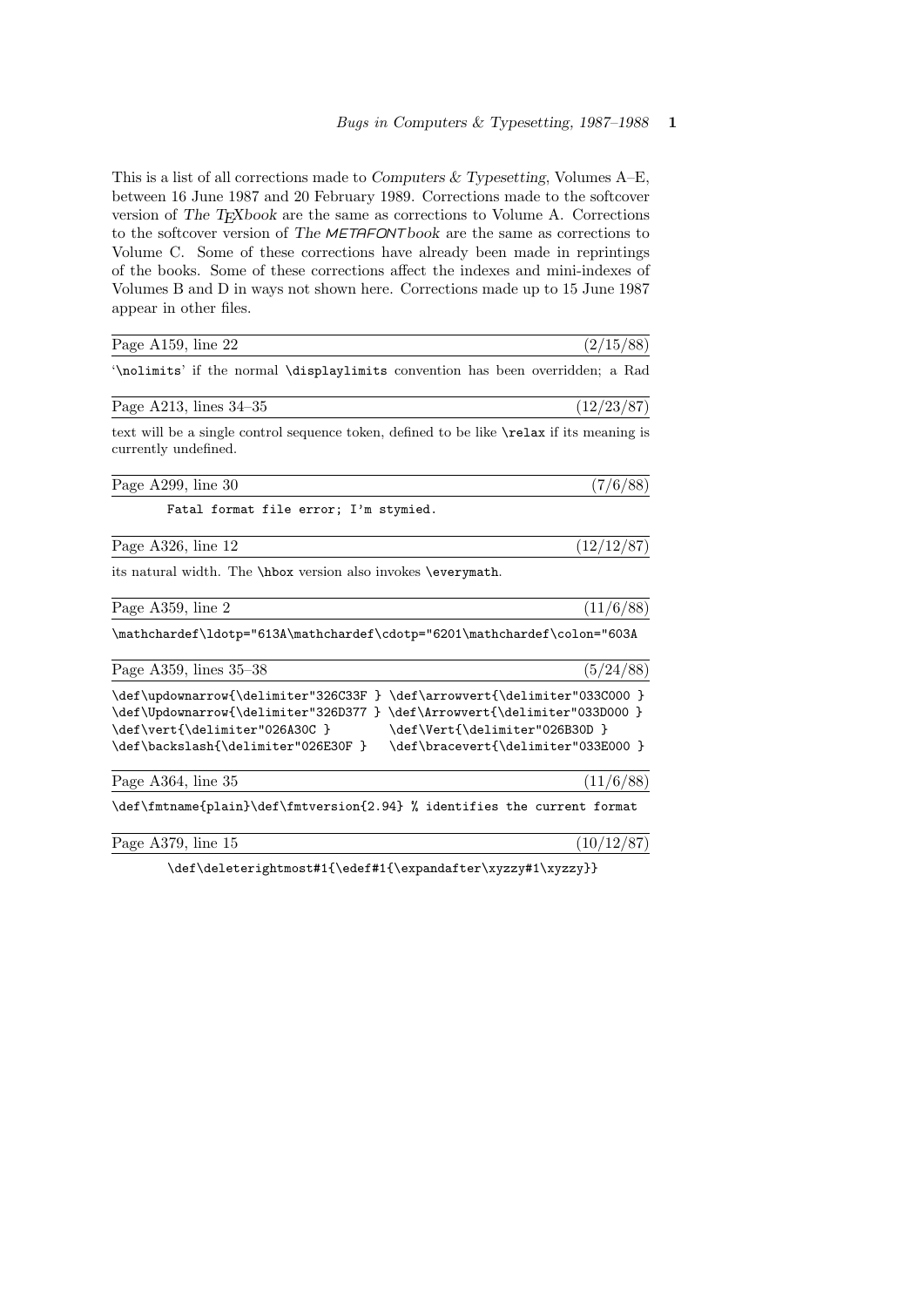Page A383, lines  $7-15$  from the bottom  $(1/4/89)$ 

209 strings out of 1685 1659 string characters out of 17636 27618 words of memory out of 52821 1172 multiletter control sequences out of 2500

Consequently there was plenty of room for more macros:  $52821 - 27618 = 25203$ unused cells of main memory,  $2500 - 1172 = 1328$  of name memory,  $1685 - 209 =$ 1476 of string memory, and 17636 − 1659 = 15977 of character memory. But a fairly large  $T_F X$  was being used, and only the macros of Appendices B and E were loaded; in other circumstances it might have been necessary to conserve space.

| Page A454, lines 23–29 |  | (8/13/87) |  |
|------------------------|--|-----------|--|
|                        |  |           |  |

 $\Diamond$  If a suitable starting letter is found, let it be in font f. Hyphenation is abandoned unless the \hyphenchar of  $f$  is between 0 and 255, and unless a character of that number exists in the font. If this test is passed, T<sub>E</sub>X continues to scan forward until coming to something that's not one of the following three "admissible items": (1) a character in font f whose **\lccode** is nonzero; (2) a ligature formed entirely from characters of type (1); (3) an implicit kern. The first inadmissible item terminates this part of the process; the trial word consists of all the letters found in admissible items. Notice that all of these letters are in font f.

| (2/15/88)  |
|------------|
|            |
| (10/9/87)  |
|            |
| (4/17/88)  |
|            |
| (12/8/88)  |
|            |
| (12/12/87) |
|            |
| (7/6/88)   |
|            |

Fatal format file error, 299.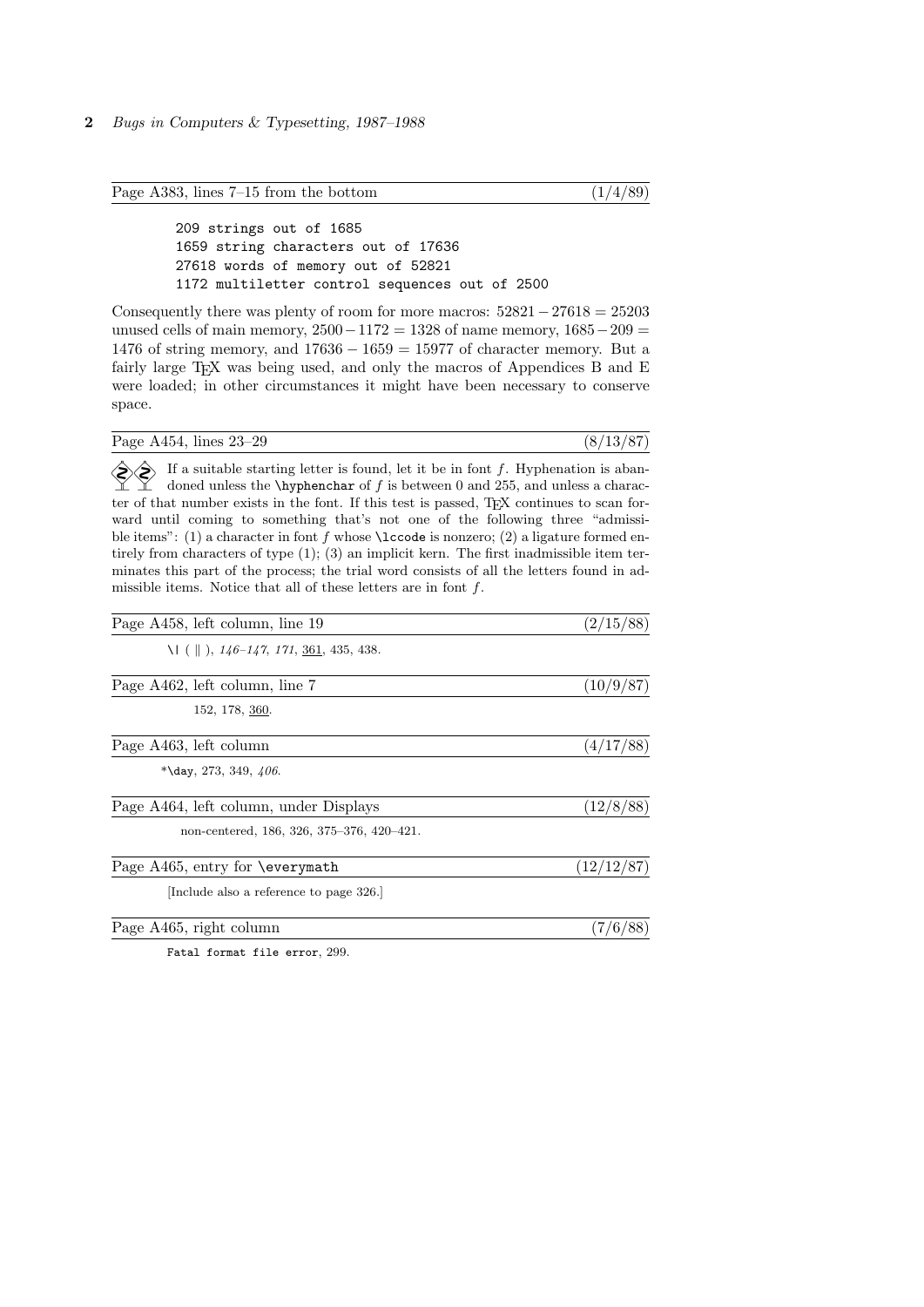| Page A473, entry for 'page builder'                                                                                                                                                                                                             | (8/13/87)                     |
|-------------------------------------------------------------------------------------------------------------------------------------------------------------------------------------------------------------------------------------------------|-------------------------------|
| when exercised, 122, 280-283, 286-287.                                                                                                                                                                                                          |                               |
| Page A474, left column                                                                                                                                                                                                                          | (12/27/88)                    |
| *\parshape, $101-102$ , $214$ , $271$ , $277$ , $283$ ,                                                                                                                                                                                         |                               |
| Page A480, right column                                                                                                                                                                                                                         | (2/15/88)                     |
| \vdots (:), 177, 359.                                                                                                                                                                                                                           |                               |
| Page A481, right column                                                                                                                                                                                                                         | (7/3/87)                      |
| \z@, $347, 348$ .<br>\z@skip, 347, 348.                                                                                                                                                                                                         |                               |
| Page B2, line 32                                                                                                                                                                                                                                | (2/20/89)                     |
| define $banner \equiv$ This <sub>L</sub> is <sub>L</sub> TeX, <i>Nersion</i> <sub>L</sub> 2.97 <sup>-</sup>                                                                                                                                     | { printed when $TEX$ starts } |
| Page B38, lines 7–9 from the bottom                                                                                                                                                                                                             | (11/6/88)                     |
| Delete this paragraph; it is being moved to page B214.                                                                                                                                                                                          |                               |
| Page B38, line 5 from the bottom                                                                                                                                                                                                                | (12/14/88)                    |
| <b>begin if</b> log <sub>-opened</sub> then selector $\leftarrow$ term_and_log                                                                                                                                                                  |                               |
| Page B39, line 5                                                                                                                                                                                                                                | (12/14/88)                    |
| if log <sub>-opened</sub> then error;                                                                                                                                                                                                           |                               |
| Page B52, line 5                                                                                                                                                                                                                                | (8/13/87)                     |
| cannot be done, i.e., if $hi\_mem\_min = lo\_mem\_max + 1$ , we have to quit.                                                                                                                                                                   |                               |
| Page B54, lines $34-35$                                                                                                                                                                                                                         | (7/9/88)                      |
| <b>begin if</b> $hi$ <i>mem_min</i> - $lo$ <i>_mem_max</i> $\geq$ 1998 <b>then</b> $t \leftarrow lo$ <i>_mem_max</i> + 1000<br>else $t \leftarrow lo\_mem\_max+1+(hi\_mem\_min-lo\_mem\_max)$ div 2; { $lo\_mem\_max+2 \leq t < hi\_mem\_min$ } |                               |
| Page B108, new line after line 8                                                                                                                                                                                                                | (5/24/88)                     |
| $d$ integer. I number of characters in incomplete current string $\ell$                                                                                                                                                                         |                               |

 $integer;\quad \{ \hbox{ number of characters in incomplete current string} \}$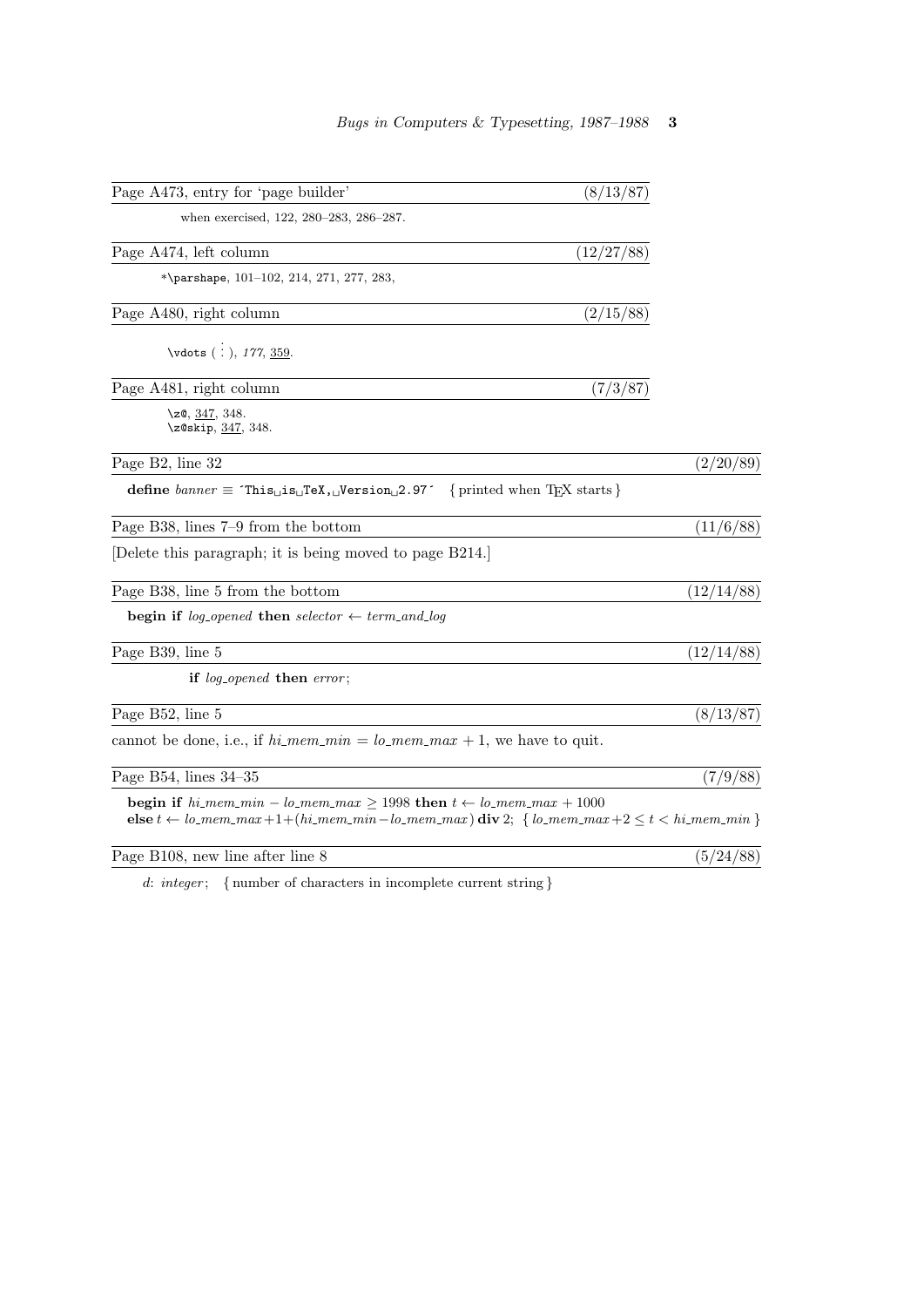| Page B108, lines $31-33$                                                                                                                                  | (5/24/88)  |
|-----------------------------------------------------------------------------------------------------------------------------------------------------------|------------|
| $str_{\mathit{1}}\left( l\right); d \leftarrow \text{curl}\text{length};$                                                                                 |            |
| while $pool\_ptr > str\_start[str\_ptr]$ do                                                                                                               |            |
| <b>begin</b> $decr(pool\_ptr)$ ; $str\_pool[pool\_ptr + l] \leftarrow str\_pool[pool\_ptr]$ ;<br>end; { move current string up to make room for another } |            |
| for $k \leftarrow j$ to $j + l - 1$ do append_char(buffer[k]);                                                                                            |            |
| $text(p) \leftarrow make\_string; pool\_ptr \leftarrow pool\_ptr + d;$                                                                                    |            |
| Page B115, line 12                                                                                                                                        | (4/28/88)  |
| $group\_code = 0 \dots max\_group\_code;$ { $save\_level$ for a level boundary }                                                                          |            |
| Page B141, line 19                                                                                                                                        | (4/28/88)  |
| { token representing $\gamma$ }                                                                                                                           |            |
| Page B150, line 24                                                                                                                                        | (4/28/88)  |
| The present point in the program is reached only when the <i>expand</i> routine has inserted<br>358.                                                      |            |
| Page B151, mini-index                                                                                                                                     | (4/28/88)  |
| Delete the entry for 'no_expand'; replace it by:<br><i>expand</i> : $procedure, \S 366.$                                                                  |            |
| Page B154, lines 25, 29, 34 respectively                                                                                                                  | (9/20/87)  |
| cvl_backup, radix_backup, co_backup: small_number; { to save cur_val_level, etc. }                                                                        |            |
| $co_b \& cov = cor \& cov = cor \& cov = backup = backup \rightarrow (backup\_head);$                                                                     |            |
| $cur\_{order} \leftarrow co\_{backup};\ link(\text{backward}) \leftarrow \text{backward};$                                                                |            |
| Page B155, new entry for mini-index                                                                                                                       | (9/20/87)  |
| $cur\_{order:}$ qlue_ord, $§447.$                                                                                                                         |            |
| Page B156, line 28                                                                                                                                        | (12/23/87) |
| begin $eq$ -define(cur_cs, relax, 256);                                                                                                                   |            |
| Page B157, mini-index                                                                                                                                     | (12/23/87) |
| Delete the entries for 'eqtb' and 'frozen_relax'; replace them by the following:<br><i>eq_define</i> : procedure, $\S 227$ .<br>$relax = 0, \S 207.$      |            |
| Page B162, lines 12-14                                                                                                                                    | (4/30/88)  |
| $\mathbf{a}$                                                                                                                                              |            |

repeat  $link(temp\_head) \leftarrow null;$ 

if  $(info(r) > match\_token + 127) \vee (info(r) < match\_token)$  then  $s \leftarrow null$ else begin  $match\_chr \leftarrow info(r) - match\_token; s \leftarrow link(r); r \leftarrow s; p \leftarrow temp\_head; m \leftarrow 0;$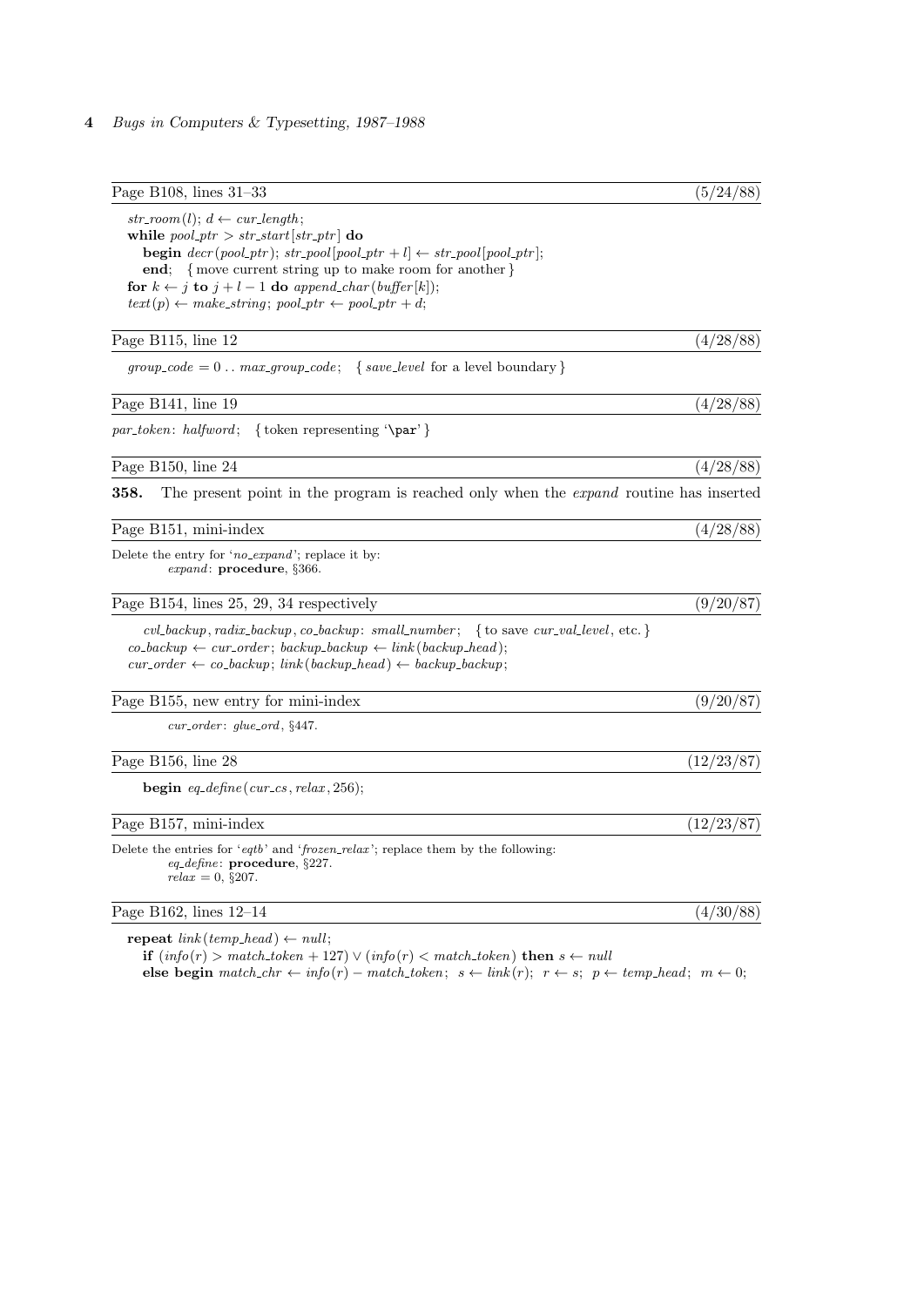| Page B177, bottom line before mini-index                                                                                                                                                                                                                                                                                                                                                                                                                      | (7/13/88)  |
|---------------------------------------------------------------------------------------------------------------------------------------------------------------------------------------------------------------------------------------------------------------------------------------------------------------------------------------------------------------------------------------------------------------------------------------------------------------|------------|
| $cur\_val \leftarrow 0; \ cur\_val\_level \leftarrow int\_val; \; \; radix \leftarrow 0; \; \; cur\_order \leftarrow 0;$                                                                                                                                                                                                                                                                                                                                      |            |
| Page B181, line 31                                                                                                                                                                                                                                                                                                                                                                                                                                            | (4/28/88)  |
| [Change 'x units per sp' to 'x sp per unit'! This change also should be made on line 1 of page B183 and<br>line $-8$ of page B590.                                                                                                                                                                                                                                                                                                                            |            |
| Page B188, line 8                                                                                                                                                                                                                                                                                                                                                                                                                                             | (5/25/88)  |
| function $str\_toks(b : pool\_ pointer)$ : pointer; {changes the string $str\_pool[b : pool\_ptr]$ to a token list}                                                                                                                                                                                                                                                                                                                                           |            |
| Page B188, line 13                                                                                                                                                                                                                                                                                                                                                                                                                                            | (5/25/88)  |
| <b>begin</b> str_room(1); $p \leftarrow temp\_head$ ; $link(p) \leftarrow null$ ; $k \leftarrow b$ ;                                                                                                                                                                                                                                                                                                                                                          |            |
| Page B188, line 20                                                                                                                                                                                                                                                                                                                                                                                                                                            | (5/25/88)  |
| $pool\_ptr \leftarrow b; str\_toks \leftarrow p;$                                                                                                                                                                                                                                                                                                                                                                                                             |            |
| Page B188, new line after line 28                                                                                                                                                                                                                                                                                                                                                                                                                             | (5/25/88)  |
| b: $pool\_pointer$ ; {base of temporary string}                                                                                                                                                                                                                                                                                                                                                                                                               |            |
| Page B188, line 31                                                                                                                                                                                                                                                                                                                                                                                                                                            | (5/25/88)  |
| else begin <i>old_setting</i> $\leftarrow$ <i>selector</i> ; <i>selector</i> $\leftarrow$ <i>new_string</i> ; <i>b</i> $\leftarrow$ <i>pool_ptr</i> ;                                                                                                                                                                                                                                                                                                         |            |
| Page B188, line 41                                                                                                                                                                                                                                                                                                                                                                                                                                            | (5/25/88)  |
| $\textit{selector} \leftarrow \textit{old}\_\textit{setting}; \textit{the}\_\textit{obs} \leftarrow \textit{str}\_\textit{b};$                                                                                                                                                                                                                                                                                                                                |            |
| Page B190, lines $16-18$                                                                                                                                                                                                                                                                                                                                                                                                                                      | (5/25/88)  |
| b: $pool\_{pointer};$ {base of temporary string}<br><b>begin</b> $c \leftarrow cur_{chr}$ ; (Scan the argument for command c 471);<br>old_setting $\leftarrow$ selector; selector $\leftarrow$ new_string; $b \leftarrow pool\_ptr$ ; {Print the result of command c 472};<br>$\textit{selector} \leftarrow \textit{old\_setting}; \textit{link}(\textit{garbage}) \leftarrow \textit{str\_toks}(b); \textit{ins\_list}(\textit{link}(\textit{temp\_head}));$ |            |
| Page B210, line 36                                                                                                                                                                                                                                                                                                                                                                                                                                            | (5/25/88)  |
| <b>begin if</b> $(pool\_ptr + name\_length > pool\_size) \vee (str\_ptr = max\_strings) \vee (cur\_length > 0)$ then                                                                                                                                                                                                                                                                                                                                          |            |
| Page B211, new line of code before the mini-index                                                                                                                                                                                                                                                                                                                                                                                                             | (12/14/88) |
| <i>log_opened: boolean</i> ; { has the transcript file been opened? }                                                                                                                                                                                                                                                                                                                                                                                         |            |
| Page B212, line 5                                                                                                                                                                                                                                                                                                                                                                                                                                             | (12/14/88) |

 $job_name \leftarrow 0; name_in\_progress \leftarrow false; log.opened \leftarrow false;$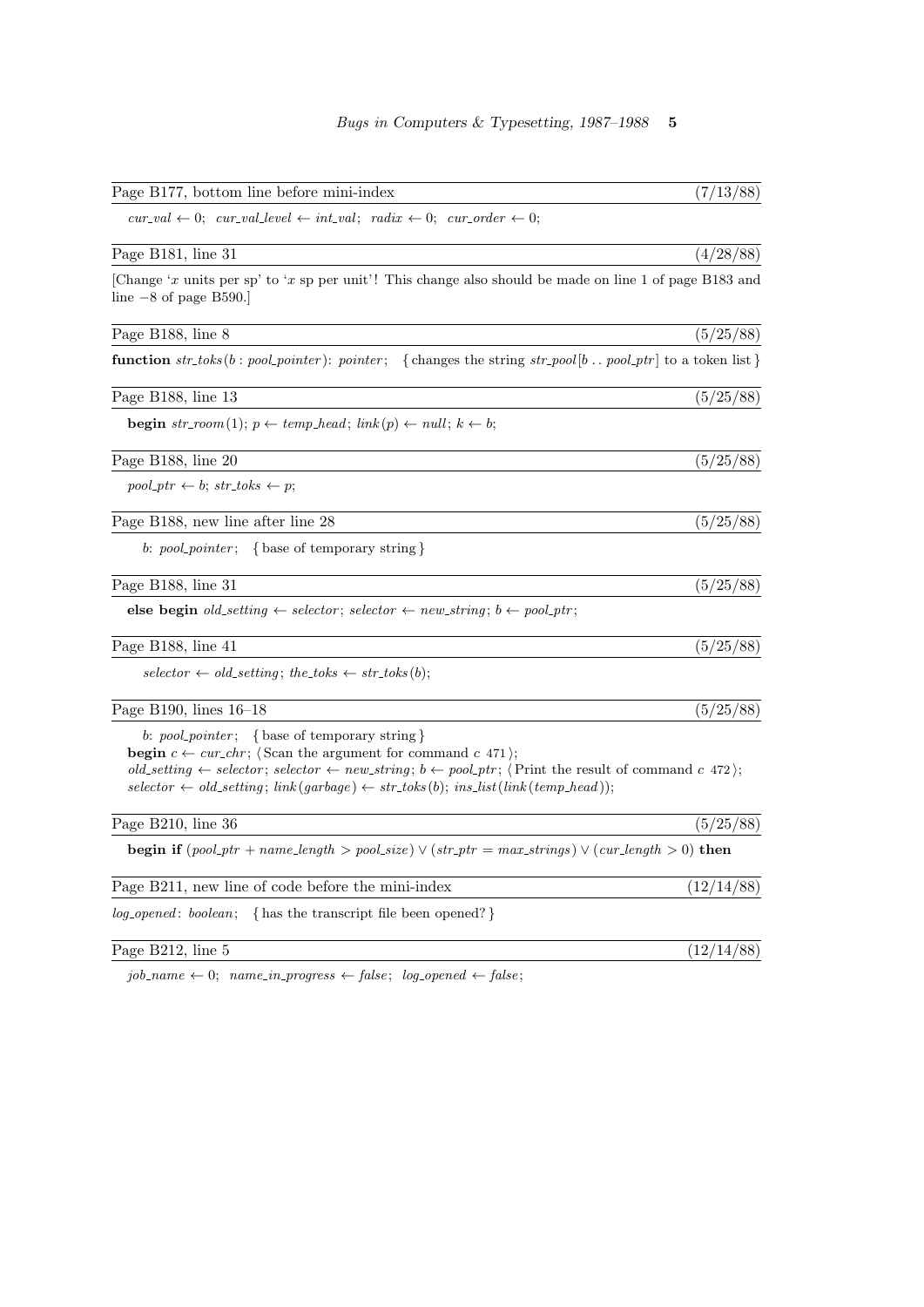| Page B213, line 24 | (19/14/00) |  |
|--------------------|------------|--|

 $log_name \leftarrow a\_make\_name\_string(log\_file); \; selector \leftarrow log\_only; \; log\_opened \leftarrow true;$ 

### Page B214, lines 2 and 3 (12/14/88)

messages or even to *show\_context*. The prompt\_file\_name routine can result in a fatal\_error, but the *error* routine will not be invoked because *log\_opened* will be false.

The normal idea of *batch\_mode* is that nothing at all should be written on the terminal. However, in the unusual case that no log file could be opened, we make an exception and allow an explanatory message to be seen.

| Page B214, lines $7-11$ reduce to a single line                  | (12/14/88) |
|------------------------------------------------------------------|------------|
| <b>begin</b> selector $\leftarrow$ term_only;                    |            |
| Page B224, second-last line                                      | (4/28/87)  |
| <i>done:</i> if file_opened then $b\_close$ ( <i>tfm_file</i> ); |            |

 $read\_font\_info \leftarrow g;$ 

Page B229, lines 6–8 (11/17/87)

than  $2^{27}$ . If  $z < 2^{23}$ , the individual multiplications  $b \cdot z$ ,  $c \cdot z$ ,  $d \cdot z$  cannot overflow; otherwise we will divide z by 2, 4, 8, or 16, to obtain a multiplier less than  $2^{23}$ , and we can compensate for this later. If z has thereby been replaced by  $z' = z/2^e$ , let  $\beta = 2^{4-e}$ ; we shall compute

Page B229, lines  $11-12$  (11/17/87)

if  $a = 0$ , or the same quantity minus  $\alpha = 2^{4+e}z'$  if  $a = 255$ . This calculation must be done exactly, in order to guarantee portability of T<sub>E</sub>X between computers.

## Page B230, lines 2–5 (11/17/87)

begin alpha  $\leftarrow$  16; while  $z \geq 740000000$  do begin  $z \leftarrow z$  div 2; alpha  $\leftarrow$  alpha + alpha; end; beta ← 256 div alpha; alpha ← alpha \* z;

## Page B245, new entry for mini-index (8/7/87)

 $cur\_s:$  integer,  $§616$ .

| Page B254.<br>29<br>line<br>----<br>$\sim$ $\sim$ |  |
|---------------------------------------------------|--|
|                                                   |  |

cur s: integer; { current depth of output box nesting, initially  $-1$ }

Page B254, line 31 (8/7/87)

[Remove the statement 'cur\_s  $\leftarrow -1$ ;' and put it on page B244 at the end of line 31.]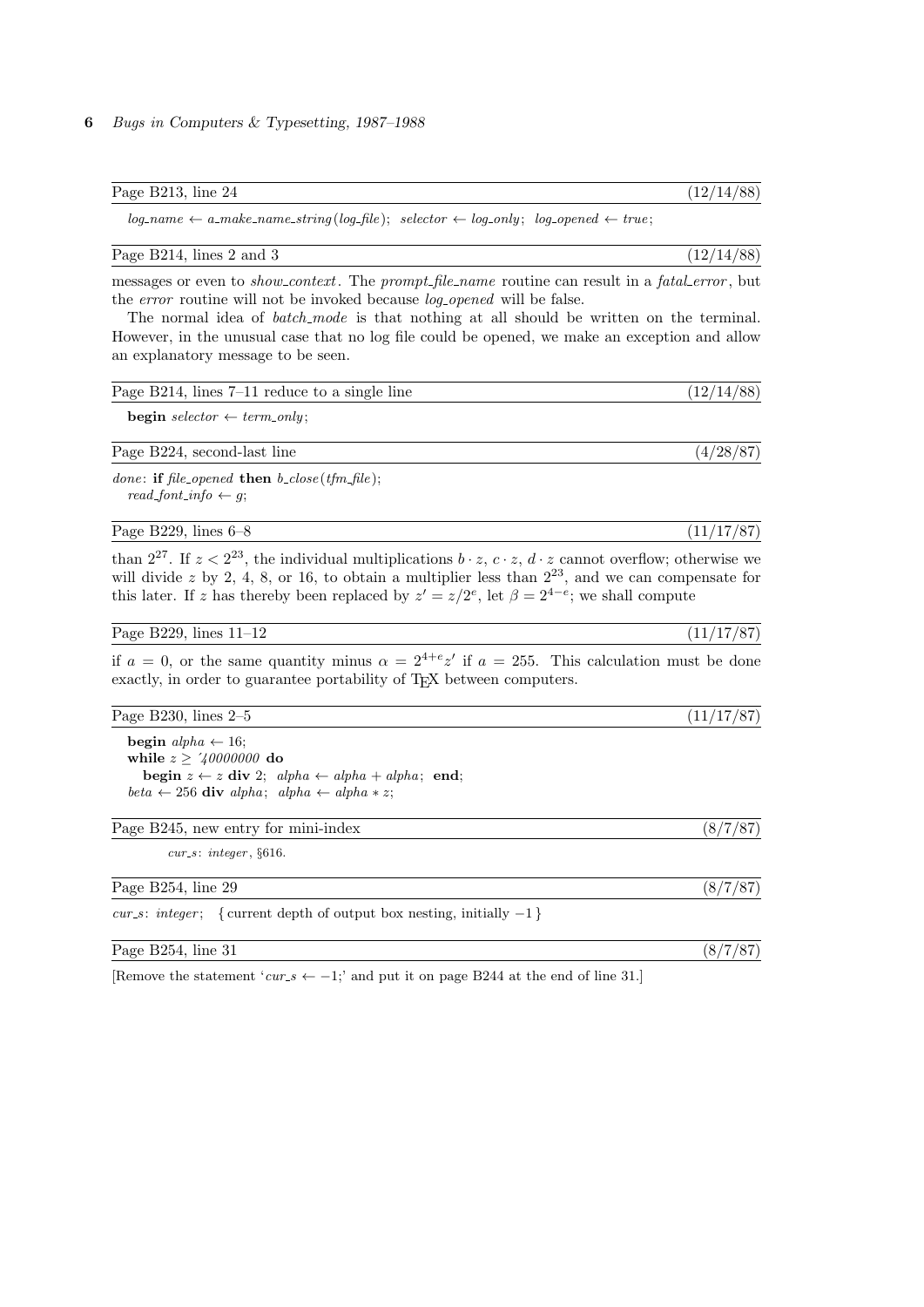| Page B259, line 13                                                                                                                                                                                                                       | (11/9/87) |
|------------------------------------------------------------------------------------------------------------------------------------------------------------------------------------------------------------------------------------------|-----------|
| <b>begin</b> $rule\_wd \leftarrow rule\_wd + 10;$ {compensate for floating-point rounding}<br>$edge \leftarrow cur_h + rule\_wd; \; lx \leftarrow 0;$ (Let $cur_h$ be the position of the first box, and set                             |           |
| Page B259, line 17                                                                                                                                                                                                                       | (11/9/87) |
| $cur_h \leftarrow edge - 10$ ; goto $next_p$ ;                                                                                                                                                                                           |           |
| Page B263, line 21                                                                                                                                                                                                                       | (11/9/87) |
| <b>begin</b> $rule\_ht \leftarrow rule\_ht + 10;$ {compensate for floating-point rounding}<br>$edge \leftarrow cur_{\mathcal{L}} + rule\_{ht}; \, lx \leftarrow 0;$ (Let $cur_{\mathcal{L}} v$ be the position of the first box, and set |           |
| Page B263, line 25                                                                                                                                                                                                                       | (11/9/87) |
| $cur_v \leftarrow edge - 10$ ; goto $next_p$ ;                                                                                                                                                                                           |           |
| Page B266, line 8                                                                                                                                                                                                                        | (8/7/87)  |
| $dvi_{}out(eop);$ incr(total_pages); cur_s $\leftarrow -1;$                                                                                                                                                                              |           |
| Page B266, new code between lines 31 and 32                                                                                                                                                                                              | (8/7/87)  |
| while $cur_s > -1$ do<br>begin if $cur_s > 0$ then $dvi\_out(pop)$<br>else begin $\text{div}\text{-}\text{out}(\text{eop})$ ; $\text{incr}(\text{total}\text{-}\text{pages})$<br>end;<br>$decr(cur_s);$<br>end;                          |           |
| Page B285, line 21                                                                                                                                                                                                                       | (4/28/88) |
| is subsidiary to the <i>nucleus</i> field of some noad; the dot is replaced by '_' or ''' or ''' or '\' if p is                                                                                                                          |           |
| Page B338, second-last line                                                                                                                                                                                                              | (8/19/87) |
| $q \leftarrow link(head); s \leftarrow head;$                                                                                                                                                                                            |           |
| Page B339, line 4                                                                                                                                                                                                                        | (8/19/87) |
| $s \leftarrow q$ ; $q \leftarrow link(q)$ ;                                                                                                                                                                                              |           |
| Page B339, new code to insert after line 10                                                                                                                                                                                              | (8/19/87) |
| if $o \neq 0$ then<br><b>begin</b> $r \leftarrow link(q)$ ; $link(q) \leftarrow null$ ; $q \leftarrow hpack(q, natural)$ ;                                                                                                               |           |

 $shift\_amount(q) \leftarrow o; link(q) \leftarrow r; link(s) \leftarrow q;$ 

end;

[These new lines also imply changes to the index that aren't shown in this errata list.]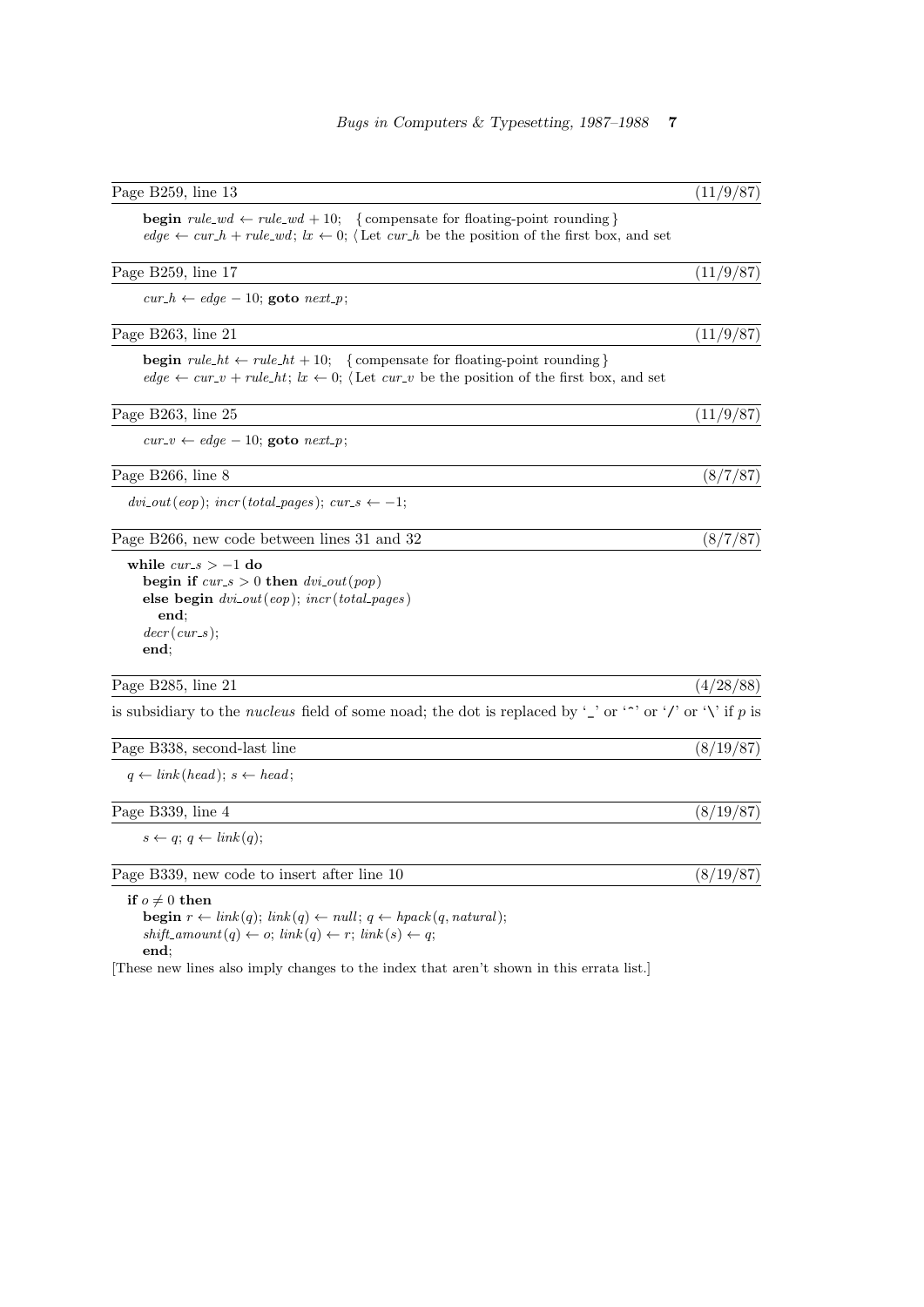| Page B387, line 2                                                                                                                                                                                                                                                                                    | (5/24/88)  |
|------------------------------------------------------------------------------------------------------------------------------------------------------------------------------------------------------------------------------------------------------------------------------------------------------|------------|
| is quite short. In the following code we set $hc[hn + 2]$ to the impossible value 128, in order to                                                                                                                                                                                                   |            |
| Page B387, line 8                                                                                                                                                                                                                                                                                    | (5/24/88)  |
| $hc[0] \leftarrow 127$ ; $hc[hn + 1] \leftarrow 127$ ; $hc[hn + 2] \leftarrow 128$ ; {insert delimiters }                                                                                                                                                                                            |            |
| Page B390, lines 17-18                                                                                                                                                                                                                                                                               | (5/24/88)  |
| (Enter as many hyphenation exceptions as are listed, until coming to a right brace; then return 961);<br>The same change applies to lines 20–21, and to page 582.                                                                                                                                    |            |
| Page B396, new line after line 34                                                                                                                                                                                                                                                                    | (5/24/88)  |
| <i>trie_link</i> ( <i>trie_size</i> ) $\leftarrow$ 0; <i>trie_back</i> (0) $\leftarrow$ <i>trie_size</i> ; { wrap around }                                                                                                                                                                           |            |
| Page B396, bottom line                                                                                                                                                                                                                                                                               | (12/12/87) |
| $trie\_link(0) \leftarrow 0; \text{ trie\_char}(0) \leftarrow 0; \text{ trie\_op}(0) \leftarrow min\_quarterword;$                                                                                                                                                                                   |            |
| Page B397, lines $15-17$                                                                                                                                                                                                                                                                             | (5/24/88)  |
| begin $c \leftarrow \mathit{trie\_c}   p  ;$<br>if $c < trie\_min$ then $trie\_min \leftarrow c$ ;<br><b>if</b> trie_min = 0 <b>then</b> $z \leftarrow \text{trie\_link}(\text{trie\_size})$<br>else $z \leftarrow \text{trie\_link}(\text{trie\_min} - 1);$ { get the first conceivably good hole } |            |
| Page B400, lines $3-4$                                                                                                                                                                                                                                                                               | (5/24/88)  |
| (Enter all of the patterns into a linked trie, until coming to a right brace $961$ )<br>The same change applies to page B399, lines 29–30, and to page 582.                                                                                                                                          |            |
| Page B402, line $10$                                                                                                                                                                                                                                                                                 | (5/24/88)  |
| $r \leftarrow trie\_size;$ {finally, we will zero out the holes}                                                                                                                                                                                                                                     |            |
| Page B406, line 9 from the bottom                                                                                                                                                                                                                                                                    | (1/23/89)  |
| $shrink\_\\norder(r) \leftarrow normal; \ delete\_\\nglue\_\nref(q); \ glue\_\nptr(p) \leftarrow r; \ q \leftarrow r;$                                                                                                                                                                               |            |
| Page B417, line 10                                                                                                                                                                                                                                                                                   | (1/23/89)  |
| $q \leftarrow new\_skip\_param(top\_skip\_code);$<br>{now temp-ptr = glue-ptr(q)}                                                                                                                                                                                                                    |            |
| Page B418, line 14                                                                                                                                                                                                                                                                                   | (1/23/89)  |
|                                                                                                                                                                                                                                                                                                      |            |

 $\mathit{shrink{\_}order}(r) \leftarrow \mathit{normal}; \; \; \mathit{delete\_glue\_ref}(q); \; \; \mathit{glue\_ptr}(p) \leftarrow r; \; \; q \leftarrow r;$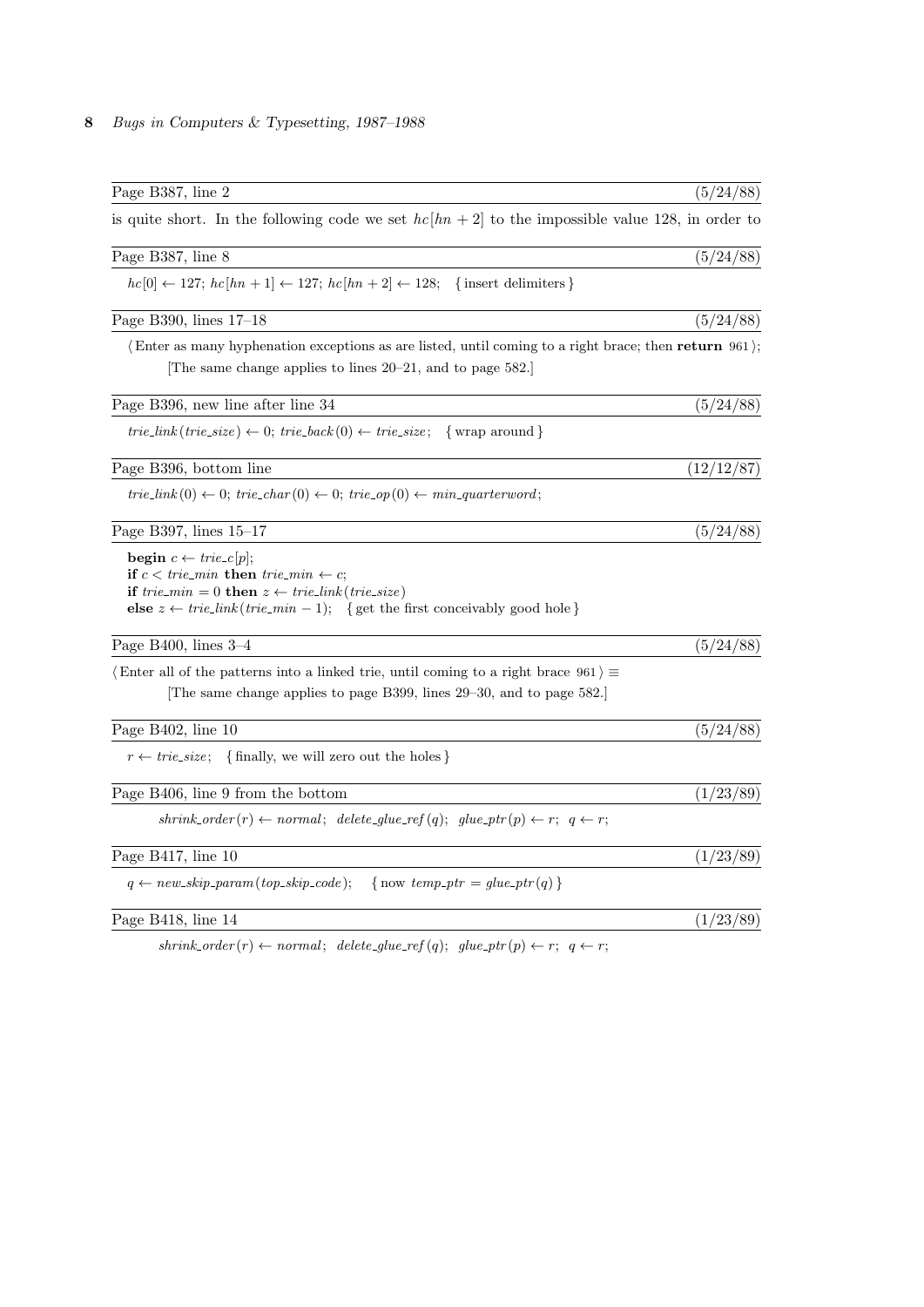| Page B507, line 13                                       | (12/14/88) |
|----------------------------------------------------------|------------|
| if log-opened then selector $\leftarrow$ selector + 2;   |            |
| Page B527, line 21                                       | (12/14/88) |
| if log <sub>-opened</sub> then                           |            |
| Page B528, line 5                                        | (12/14/88) |
| if log_opened then                                       |            |
| Page B547, right column                                  | (9/20/87)  |
| $co\_backup$ :<br>366.                                   |            |
| Page B548, right column                                  | (9/20/87)  |
| $cur\_order$ :<br>$366, \underline{447}, 448, 454, 462.$ |            |
| Page B548, right column                                  | (8/7/87)   |
| 593, 616, 619, 629, 640, 642.<br>$cur$ s:                |            |
| Page B551, both columns                                  | (12/23/87) |
| [Remove '372' from eqtb and put it into eq_define.]      |            |
| Page B552, left column                                   | (4/28/88)  |
| [Insert '358' into <i>expand</i> .]                      |            |
| Page B554, left column                                   | (12/23/87) |
| [Remove '372' from <i>frozen_relax</i> .]                |            |
| Page B559, new entry                                     | (12/14/88) |
| log_opened, 92-93, 527, 528, 534-535, 1265, 1333-1334.   |            |
| Page B559, right column                                  | (8/13/87)  |
| [Delete the entry for <i>low_mem_max</i> .]              |            |
| Page B562, left column                                   | (4/28/88)  |
| [Remove '358' from no_expand.]                           |            |
| Page B565, left column                                   | (8/7/87)   |
|                                                          |            |

 $\label{eq:3.1} pop \colon \quad 584\text{--}585, \, \underline{586}, \, 590, \, 601, \, 608, \, 642.$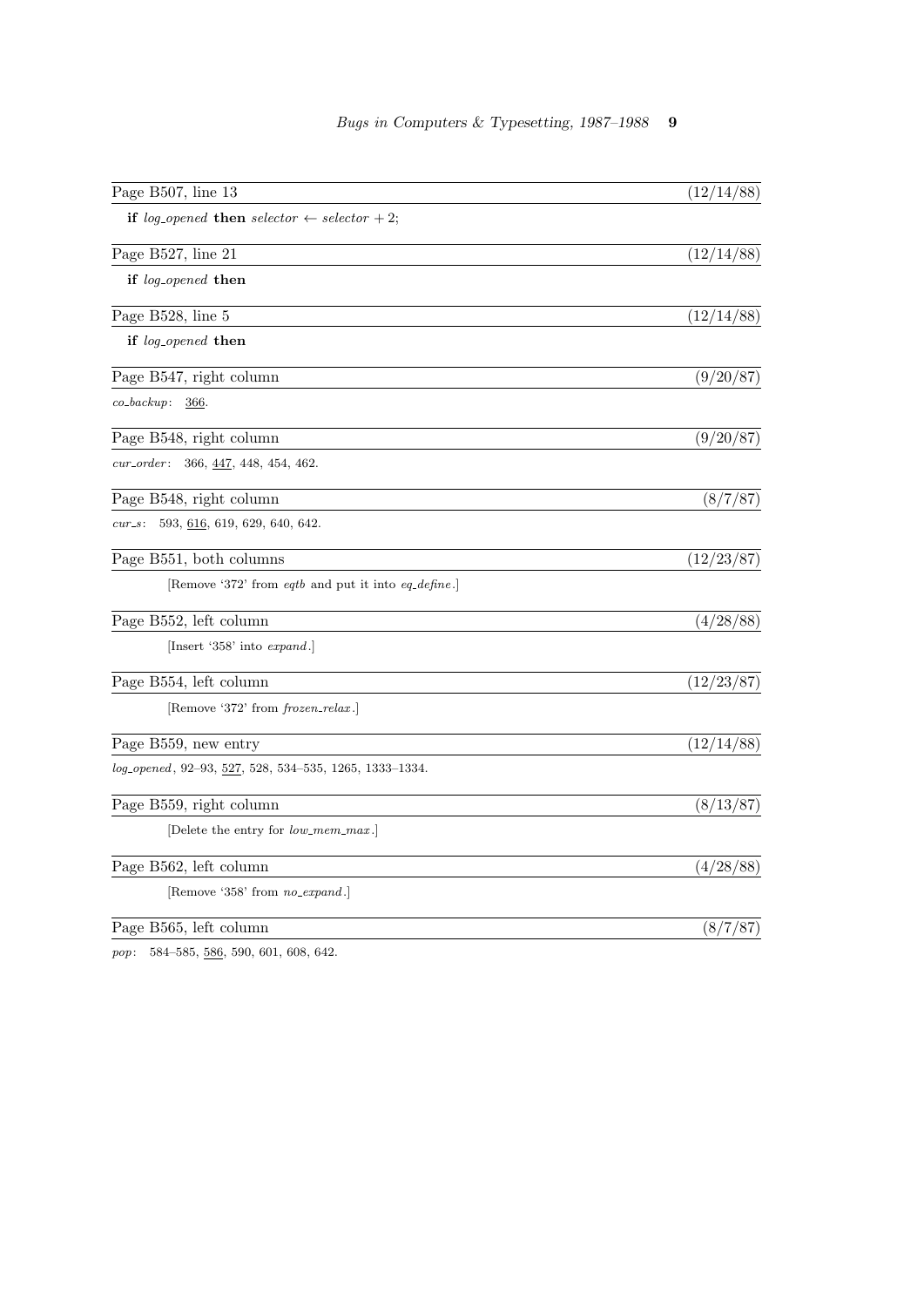| Page B567, left column                                                                                                                              | (12/23/87) |
|-----------------------------------------------------------------------------------------------------------------------------------------------------|------------|
| [Insert '372' into $relax$ .]                                                                                                                       |            |
| Page B568, left column                                                                                                                              | (4/28/88)  |
| Move '269' from save_index to save_level.                                                                                                           |            |
| Page C <sub>26</sub> , bottom line<br>(7/18/87)                                                                                                     |            |
| What angle corresponds to the direction North-Northwest?                                                                                            |            |
| Page C107, line 13<br>(10/7/87)                                                                                                                     |            |
| <b>pickup penrazor</b> xscaled <i>heavyline</i> rotated (angle( $z_{32} - z_{31}$ ) + 90);                                                          |            |
| Page C164, line 10<br>(4/27/88)                                                                                                                     |            |
| $y_{\$c} = top y_{\$i}; y_{\$d} = y_{\$r}; x_{\$c} = x_{\$l} - left\_jut; x_{\$d} = x_{\$r} + right\_jut;$                                          |            |
| Page C175, line 23<br>(1/11/88)                                                                                                                     |            |
| expand into a sequence of tokens. (The language SIMULA67 demonstrated that it is                                                                    |            |
| Page C241, line 11<br>(5/25/88)                                                                                                                     |            |
| <b>numeric</b> $ht^{\#}, dp^{\#}$ ; $ht^{\#} = body\_height^{\#}$ ; $.5[ht^{\#}, -dp^{\#}] = axis^{\#}$ ;                                           |            |
| Page C248, line 21 becomes two lines<br>(1/24/89)                                                                                                   |            |
| which might not be numerically stable in the presence of rounding errors.) Another<br>case, not really desirable, is $left\_jut = right\_jut = 0$ . |            |
| Page C262, line 15<br>(12/23/88)                                                                                                                    |            |
| string base_name, base_version; base_name="plain"; base_version="1.7";                                                                              |            |
| Page C271, line 12<br>(1/4/89)                                                                                                                      |            |
| the user and METAFONT's primitive picture commands. First, some important program                                                                   |            |
| (12/23/88)<br>Page C271, line 4 from the bottom                                                                                                     |            |
| def cutdraw expr $p = %$ caution: you may need autorounding=0                                                                                       |            |
| Page C272, lines $5$ and $6$<br>(12/23/88)                                                                                                          |            |
| (cut_ scaled (1+max(pen_lft,pen_rt,pen_top,pen_bot))                                                                                                |            |

rotated theta shifted z)t\_;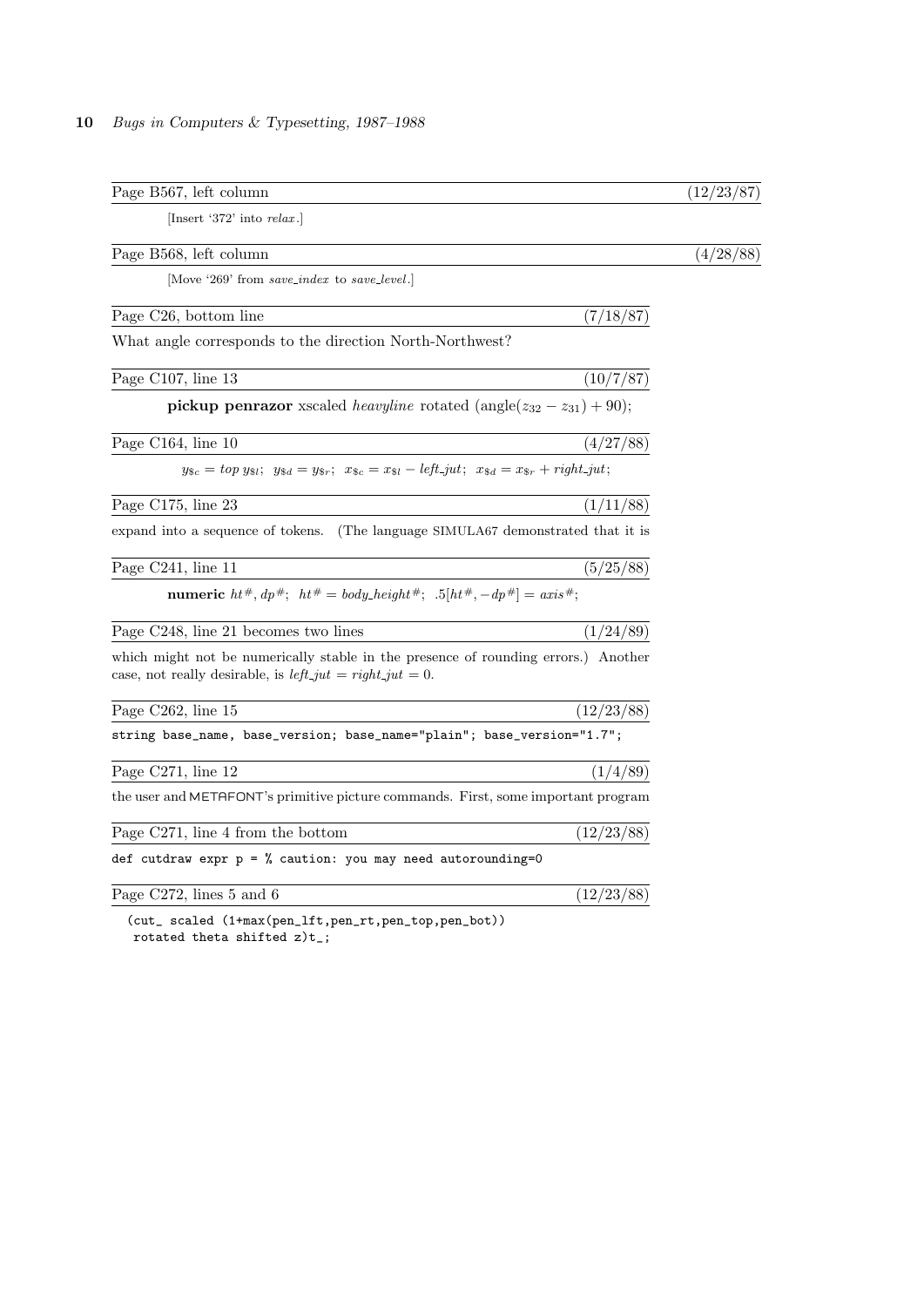| Page C273, lines 20 and 22                                                                                              | (9/26/88)  |            |
|-------------------------------------------------------------------------------------------------------------------------|------------|------------|
| $(z_+(0,pen\_top))t_=round((z+(0,pen\_top))t_); z_$ enddef;<br>$(z_+(0,pen_bot))t_=round((z+(0,pen_bot))t_); z_enddef;$ |            |            |
| Page C290, line 6 from the bottom                                                                                       | (12/23/88) |            |
| $(2)$ A throwaway variable, 'whatever', nullifies an unwanted equation at the beginning                                 |            |            |
| Page C331, just below the illustration                                                                                  | (7/18/87)  |            |
| Such a pattern is, of course, rather unlikely to occur in a gf file, but GFtoDVI would                                  |            |            |
| Page C337, line 11                                                                                                      | (4/28/88)  |            |
| An online "menu" of the available test routines will be typed at your terminal                                          |            |            |
| Page C346, entry for autorounding                                                                                       | (12/23/88) |            |
| $212, 262, 264, 271-272.$                                                                                               |            |            |
| Page C350, left column                                                                                                  | (7/6/88)   |            |
| Fatal base file error, 226.                                                                                             |            |            |
| Page C356, left column                                                                                                  | (1/11/88)  |            |
| SIMULA67 language, 175.                                                                                                 |            |            |
| Page C358, right column                                                                                                 | (2/15/88)  |            |
| *yoffset, 212, 220, 315, 324.                                                                                           |            |            |
| Page D2, line 27                                                                                                        |            | (12/14/88) |
| <b>define</b> banner $\equiv$ This <sub>u</sub> is METAFONT, Version 1.7 {printed when METAFONT starts }                |            |            |
| Page D36, lines 3-5                                                                                                     |            | (11/6/88)  |
| Delete this paragraph; it is being moved to page D349.                                                                  |            |            |
| Page D36, line 7                                                                                                        |            | (12/14/88) |
| begin if log <sub>-opened</sub> then selector $\leftarrow$ term_and_log                                                 |            |            |
| Page D36, line 16                                                                                                       |            | (12/14/88) |
| if log_opened then error;                                                                                               |            |            |
| Page D66, lines $34-35$                                                                                                 |            | (7/9/88)   |

begin if  $hi\_mem\_min - lo\_mem\_max \ge 1998$  then  $t \leftarrow lo\_mem\_max + 1000$ else  $t ← lo_mean_max +1+(hi_mean.min-lo_mean.max)$  div 2; { $lo_mean.max +2 ≤ t < hi_mean.min$ }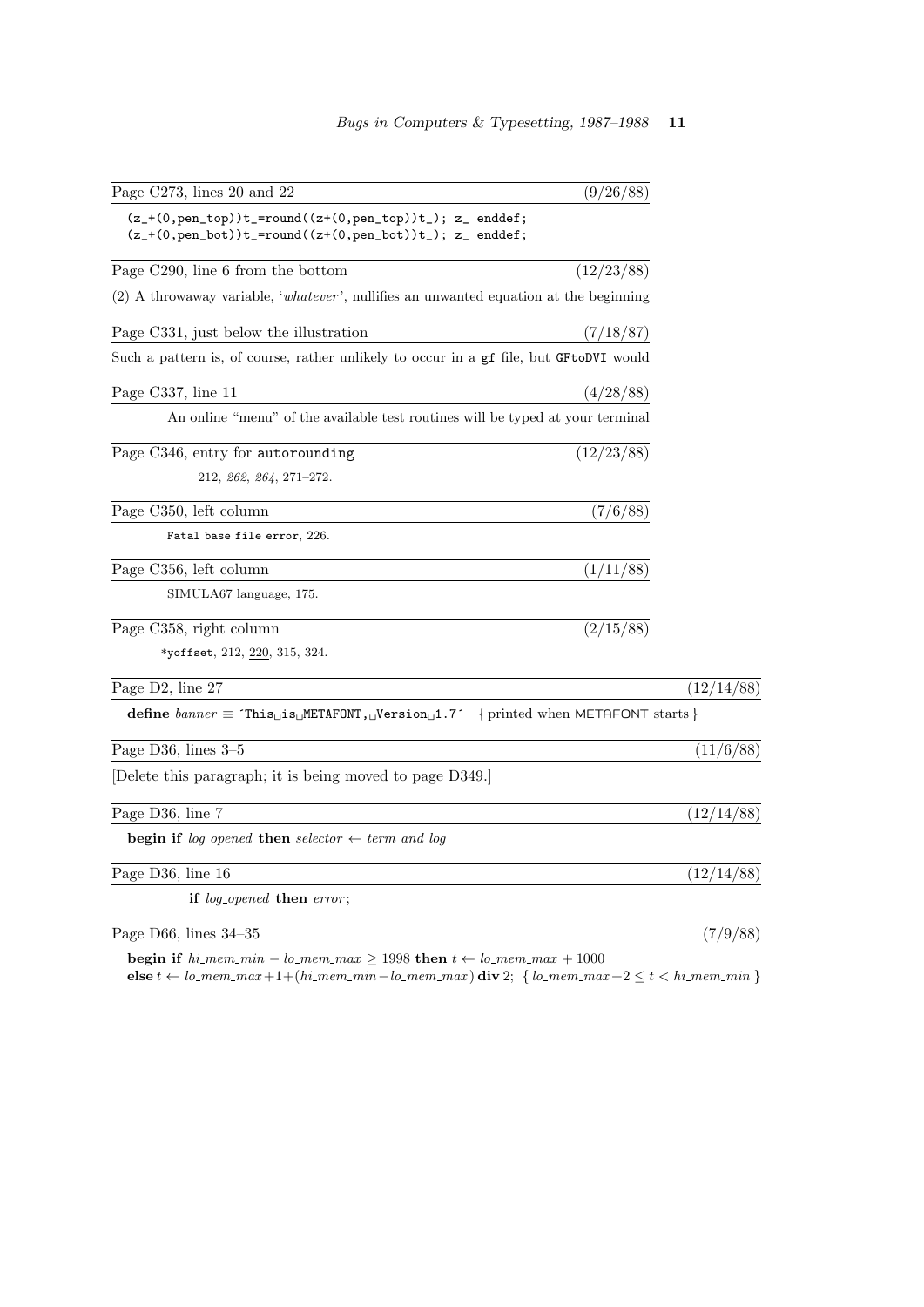| Page D347, new line of code after line 5                                                                                                                                                                                                                                                                                                                                                                                                                      | (12/14/88) |
|---------------------------------------------------------------------------------------------------------------------------------------------------------------------------------------------------------------------------------------------------------------------------------------------------------------------------------------------------------------------------------------------------------------------------------------------------------------|------------|
| log_opened: boolean; { has the transcript file been opened? }                                                                                                                                                                                                                                                                                                                                                                                                 |            |
| Page D347, line 11                                                                                                                                                                                                                                                                                                                                                                                                                                            | (12/14/88) |
| job_name $\leftarrow 0$ ; log_opened $\leftarrow$ false;                                                                                                                                                                                                                                                                                                                                                                                                      |            |
| Page D348, line 4 from the bottom                                                                                                                                                                                                                                                                                                                                                                                                                             | (12/14/88) |
| $log_name \leftarrow a\_make_name\_string(log_file); \; selector \leftarrow log_only; \; log_opened \leftarrow true;$                                                                                                                                                                                                                                                                                                                                         |            |
| Page D349, lines 6 and 7                                                                                                                                                                                                                                                                                                                                                                                                                                      | (12/14/88) |
| print error messages or even to <i>show_context</i> . The prompt_file_name routine can result in a<br><i>fatal_error</i> , but the <i>error</i> routine will not be invoked because <i>log_opened</i> will be false.<br>The normal idea of <i>batch_mode</i> is that nothing at all should be written on the terminal.<br>However, in the unusual case that no log file could be opened, we make an exception and allow<br>an explanatory message to be seen. |            |
| Page $D349$ , lines $11-15$ reduce to a single line                                                                                                                                                                                                                                                                                                                                                                                                           | (12/14/88) |
| <b>begin</b> selector $\leftarrow$ term_only;                                                                                                                                                                                                                                                                                                                                                                                                                 |            |
| Page D420, bottom line                                                                                                                                                                                                                                                                                                                                                                                                                                        | (5/25/88)  |
| if txx mod unity = 0 then                                                                                                                                                                                                                                                                                                                                                                                                                                     |            |
| Page D441, delete line 2 and change line 12 as follows                                                                                                                                                                                                                                                                                                                                                                                                        | (5/25/88)  |
| done: if $eq_type(x) \neq tag\_token$ then $clear\_symbol(x, false)$ ;<br>if equiv(x) = null then new_root(x);<br>scan_declared_variable $\leftarrow h$ ;                                                                                                                                                                                                                                                                                                     |            |
| Page D444, line 8 from the bottom                                                                                                                                                                                                                                                                                                                                                                                                                             | (12/14/88) |
| if log <sub>-opened</sub> then selector $\leftarrow$ selector + 2;                                                                                                                                                                                                                                                                                                                                                                                            |            |
| Page D510, line 14                                                                                                                                                                                                                                                                                                                                                                                                                                            | (12/14/88) |
| if log <sub>-opened</sub> then                                                                                                                                                                                                                                                                                                                                                                                                                                |            |
| Page D511, line 11                                                                                                                                                                                                                                                                                                                                                                                                                                            | (12/14/88) |
| if log <sub>-opened</sub> then                                                                                                                                                                                                                                                                                                                                                                                                                                |            |
| Page D530, new entry                                                                                                                                                                                                                                                                                                                                                                                                                                          | (12/14/88) |

log opened , 87–88, 782, 783, 788–789, 1023, 1205, 1208.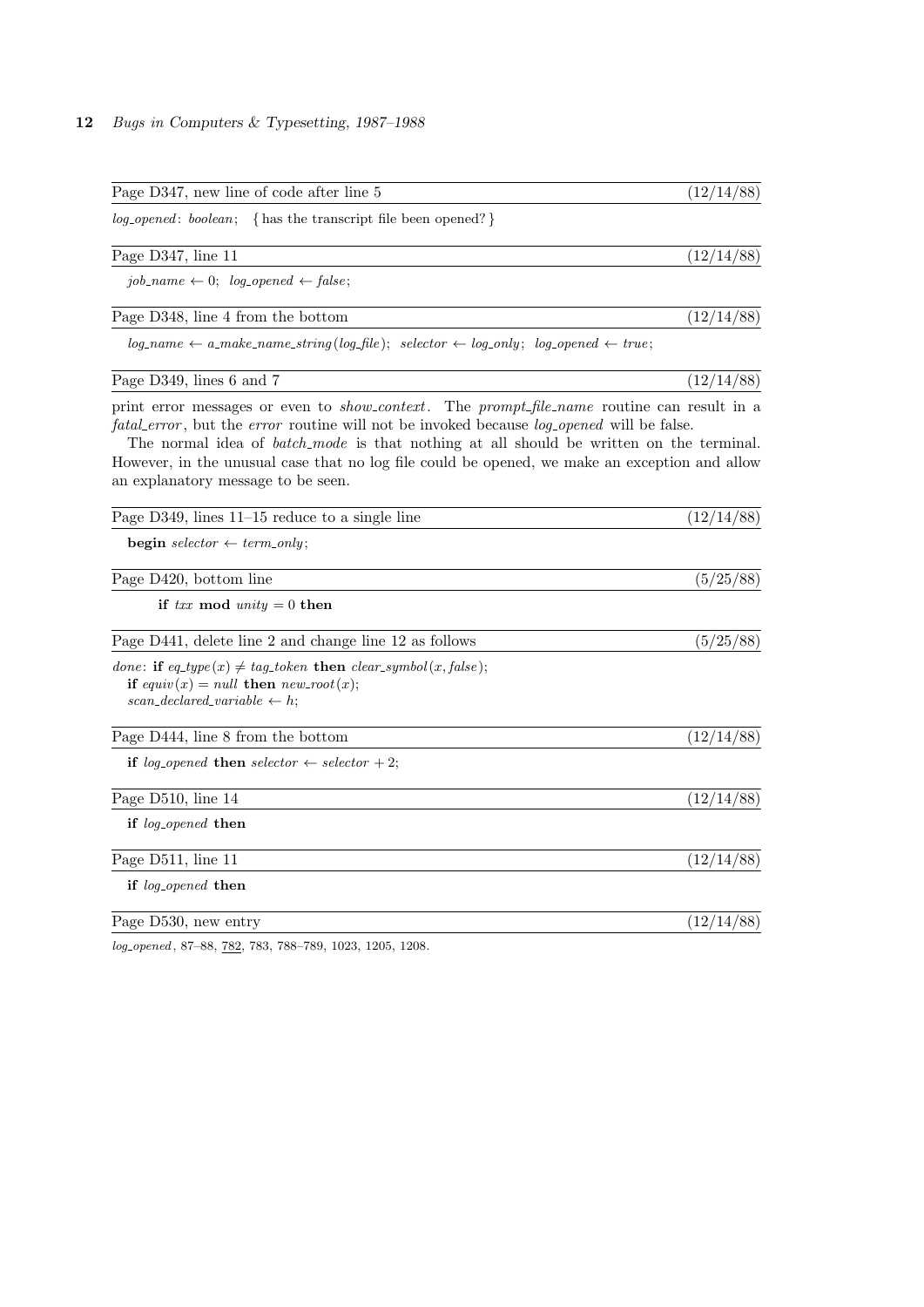| Page D545, left column                                                                                                                                                                                                                                                                           |                                      |
|--------------------------------------------------------------------------------------------------------------------------------------------------------------------------------------------------------------------------------------------------------------------------------------------------|--------------------------------------|
| <b>zscaled</b> primitive:<br>893.<br>Zabala Salelles, Ignacio Andres:<br>812.                                                                                                                                                                                                                    |                                      |
| Page E32, second-last line                                                                                                                                                                                                                                                                       | (9/20/87)                            |
| after which comes 'math_axis#; generate mathsy' (which we won't bother to                                                                                                                                                                                                                        |                                      |
| Page E111, line 29                                                                                                                                                                                                                                                                               | (10/16/88)                           |
| <i>lft</i> $x_{11}$ = hround <i>u</i> ; $x_{1l} - x_{11} = x_{2l} - x_{12} = x_{22} - x_{2r}$ = hround 1.6 <i>cap_jut</i> ;                                                                                                                                                                      |                                      |
| Page E285, bottom line                                                                                                                                                                                                                                                                           | (12/1/87)                            |
|                                                                                                                                                                                                                                                                                                  | Due to Technical Developments (1968) |
| Page E333, lines $9-11$                                                                                                                                                                                                                                                                          | (1/9/89)                             |
| Ift $x_{1l}$ = hround(2.5 <i>u</i> - .5 <i>mfudged.stem</i> ); $x_{1l} = x_{1'l} = x_{2l} = x_{2'l}$ ;<br><i>lft</i> $x_{3l}$ = hround(.5 <i>w</i> - .5 <i>mfudged.stem</i> ); $x_5 - x_3 = x_3 - x_1$ ;<br><b>if</b> not <i>monospace</i> : $r := \text{hround}(x_5 + x_1) + r - w$ ; <b>fi</b> | % change width for better fit        |
| Page E353, lines 38-39                                                                                                                                                                                                                                                                           | (8/12/87)                            |
| else: fill $diag\_end(6r, 5r, 1, 1, 5l, 6l)$ -- .9[ $z_{5l}, z_{6l}$ ]<br>$\{z_5 - z_6\}$ . $1[z_{5r}, z_{6r}]$ -- cycle;                                                                                                                                                                        | % middle stem                        |
| Page E387, line 13                                                                                                                                                                                                                                                                               | (8/12/87)                            |
| <b>pickup</b> $tiny.nib$ ; $bulb(3,4,5)$ ;                                                                                                                                                                                                                                                       | % bulb                               |
| Page E413, lines 37-38                                                                                                                                                                                                                                                                           | (8/12/87)                            |
| else: fill $diag\_end(6r, 5r, 1, 1, 5l, 6l)$ -- .9 $[z_{5l}, z_{6l}]$<br>{ $z_5 - z_6$ } .1[ $z_{5r}, z_{6r}$ ] -- cycle;                                                                                                                                                                        | % middle stem                        |
| Page E459, line 24                                                                                                                                                                                                                                                                               | (8/7/87)                             |
| Delete the '=' sign between ' <i>lft</i> ' and ' $x_5$ '.                                                                                                                                                                                                                                        |                                      |
| Page E471, line 5                                                                                                                                                                                                                                                                                | (12/11/88)                           |
| $x_2 = good.x.5w; center\_on(x_2);$                                                                                                                                                                                                                                                              |                                      |
| Page E471, insert two lines below the rule at bottom of page                                                                                                                                                                                                                                     | (12/11/88)                           |
| def center_on(expr x) = if not monospace:<br>$r := r + 2x - w$ ; $w := 2x$ ; fi enddef;                                                                                                                                                                                                          | % change width for symmetric fit.    |

 $\overline{(10/31/87)}$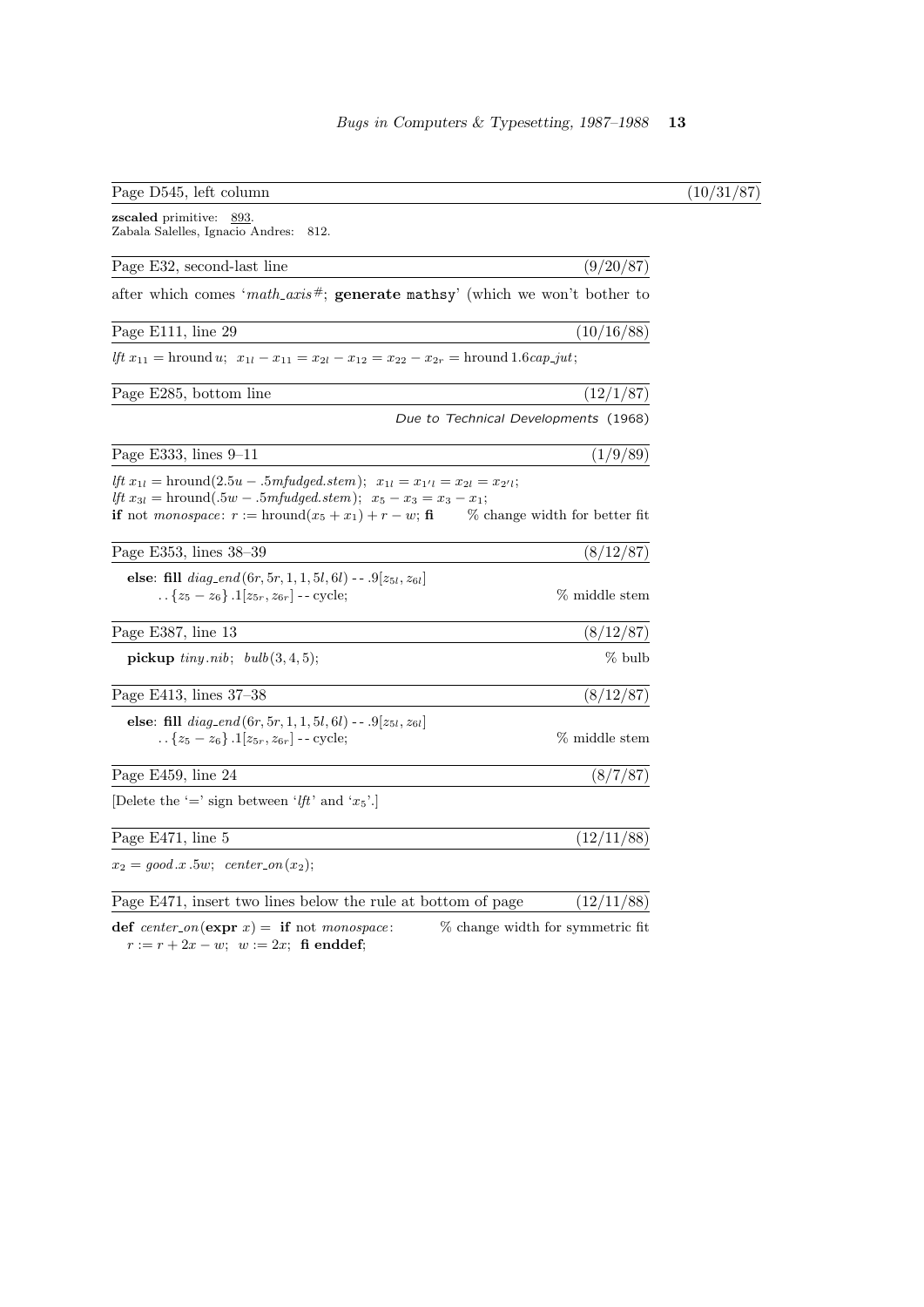| Page E477, line 20                                                                                                   | (12/11/87) |
|----------------------------------------------------------------------------------------------------------------------|------------|
| $x_4 = x_8 = good.x.5w;$ center-on(x <sub>4</sub> ); $x_2 = w - x_6 = good.x(x_4 + a);$                              |            |
| Page E483, third line of elementary division operator                                                                | (12/11/88) |
| $x_3-.5dot\_size =$ hround $(.5w-.5dot\_size);$ center_on(x <sub>3</sub> );                                          |            |
| Page E485, line 4                                                                                                    | (8/7/87)   |
| [Delete the '=' sign between ' <i>lft</i> ' and ' $x_5$ '.]                                                          |            |
| Page E487, line 17                                                                                                   | (8/4/88)   |
| <b>fill</b> fullcircle scaled $(bold + 3.8dw +eps)$ shifted $(.5 z_4, z_8 )$ ;                                       | $\%$ dot   |
| Also remove page 487 from the index entry for <i>dot_size</i> , and add it to the entries for<br><i>bold</i> and dw. |            |
| Page E515, lines 5 and 12                                                                                            | (12/11/88) |
| $.5[x_1, x_2] = x_3 = good.x.5w;$ center_on(x <sub>3</sub> ); <i>lft</i> $x_1 =$ hround(.5w - u * sqrt48);           |            |
| Page E515, line 21                                                                                                   | (1/23/89)  |
| $labels(5,6);$ zero_width; endchar;                                                                                  |            |
| Also put labels '5' and '6' on the upper right figure, page E514.                                                    |            |
| Page $E521$ , lines 4 and 14                                                                                         | (12/12/88) |
| $x_1 = x_2 = good.x.5w;$ center_on(x <sub>1</sub> ); Ift $x_3 =$ hround u; $x_4 = w - x_3;$                          |            |
| Page E537, line 6                                                                                                    | (12/11/88) |
| $x_1 = x_2 = x_3 = x_4$ ; $x_1 - .5$ stem = hround(.5w - .5stem); center-on(x <sub>1</sub> );                        |            |
| Page E537, line 19                                                                                                   | (12/11/88) |
| $x_1 = x_2 = x_3$ ; $x_1 - .5$ stem = hround(.5w - .5stem); center_on(x <sub>1</sub> );                              |            |
| Page E539, line 4                                                                                                    | (12/11/88) |
| $x_1 = x_4 = x_{30} = x_{33} = good.x.5w; \text{ center\_on}(x_1);$                                                  |            |
| Page E539, line 21                                                                                                   | (12/11/88) |
| $x_1 = x_4 = good.x.5w; \text{ center\_on}(x_1);$                                                                    |            |
| Page E541, line 4                                                                                                    | (12/11/88) |
| $x_1 = x_5 = good.x.5w; \ \ center\_on(x_1);$                                                                        |            |